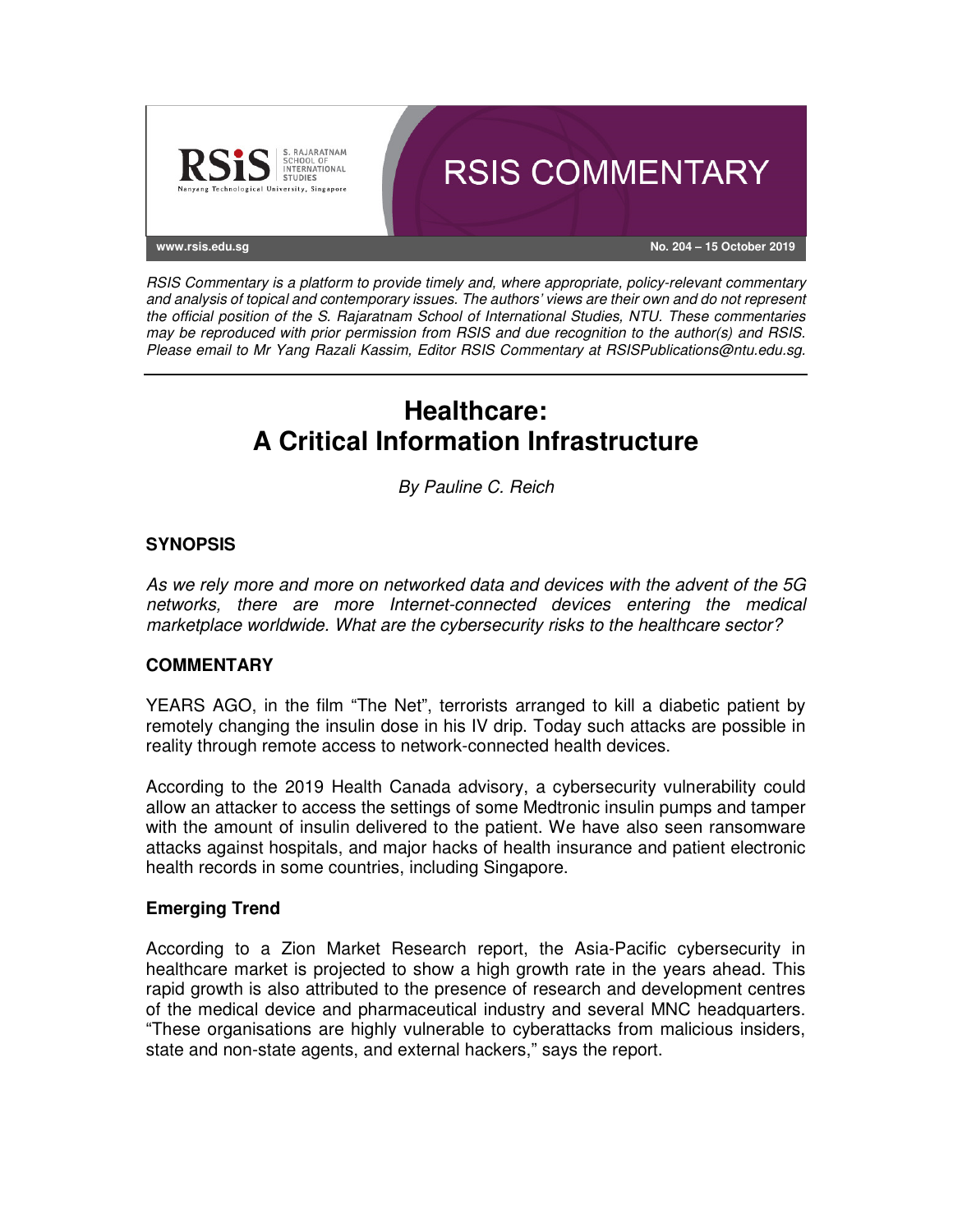According to the 2019 IBM Security and Ponemon Cost of a Data Breach Report, the highest industry average cost of a data breach found in their global survey was \$6.45 million in the healthcare category.

A survey by Carbon Black entitled Healthcare Cyber Heists in 2019 conducted with CISOs from the healthcare industry worldwide indicates that two thirds (66%) of the surveyed healthcare organisations had encountered attacks in which the primary motivation was destruction of data; and two thirds (66%) reported that their organisation was targeted by a ransomware attack.

Clearly the healthcare sector needs strong regulation and guidelines to help secure healthcare data and network-connected medical devices as elements of critical information infrastructure.

### **What is "Critical Information Infrastructure"?**

There is no one definition of a Critical Information Infrastructure. Each country decides what its own critical sectors are. In Asia, only Singapore, Bangladesh, China, Japan, Malaysia, The Philippines, and Sri Lanka include public health and safety or medical and health services in their definitions.

Under Singapore's Cybersecurity Act of 2018, the Commissioner may "designate a computer or computer system as a critical information infrastructure … issue or approve one or more codes of practice or standards of performance for the regulation of the owners of critical information infrastructure with respect to measures to be taken by them to ensure the cybersecurity of the critical information infrastructure".

# **Singapore's Guidelines**

Since network-connected medical devices are part of the critical information infrastructure, some of the standards, legislation and best practices applicable to their cybersecurity are as follows:

The Health Sciences Authority (HSA) reviews connected medical devices (wirelessenabled, Internet-connected and network connected) and specifies that medical device cybersecurity is a shared responsibility between stakeholders (i.e. the health care facilities, patients, providers, and the Product Owner of the medical devices).

The HAS also specifies that information to support the cybersecurity of these devices shall be provided. This will include, but is not limited to:

(i) Cybersecurity vulnerabilities and risk management approach for the device, including validation reports where necessary;

(ii) Cybersecurity controls measures;

(iii) On-going plans for surveillance, timely detection and management of the cybersecurity related threats during the useful life of the device, especially when a breach has been detected.